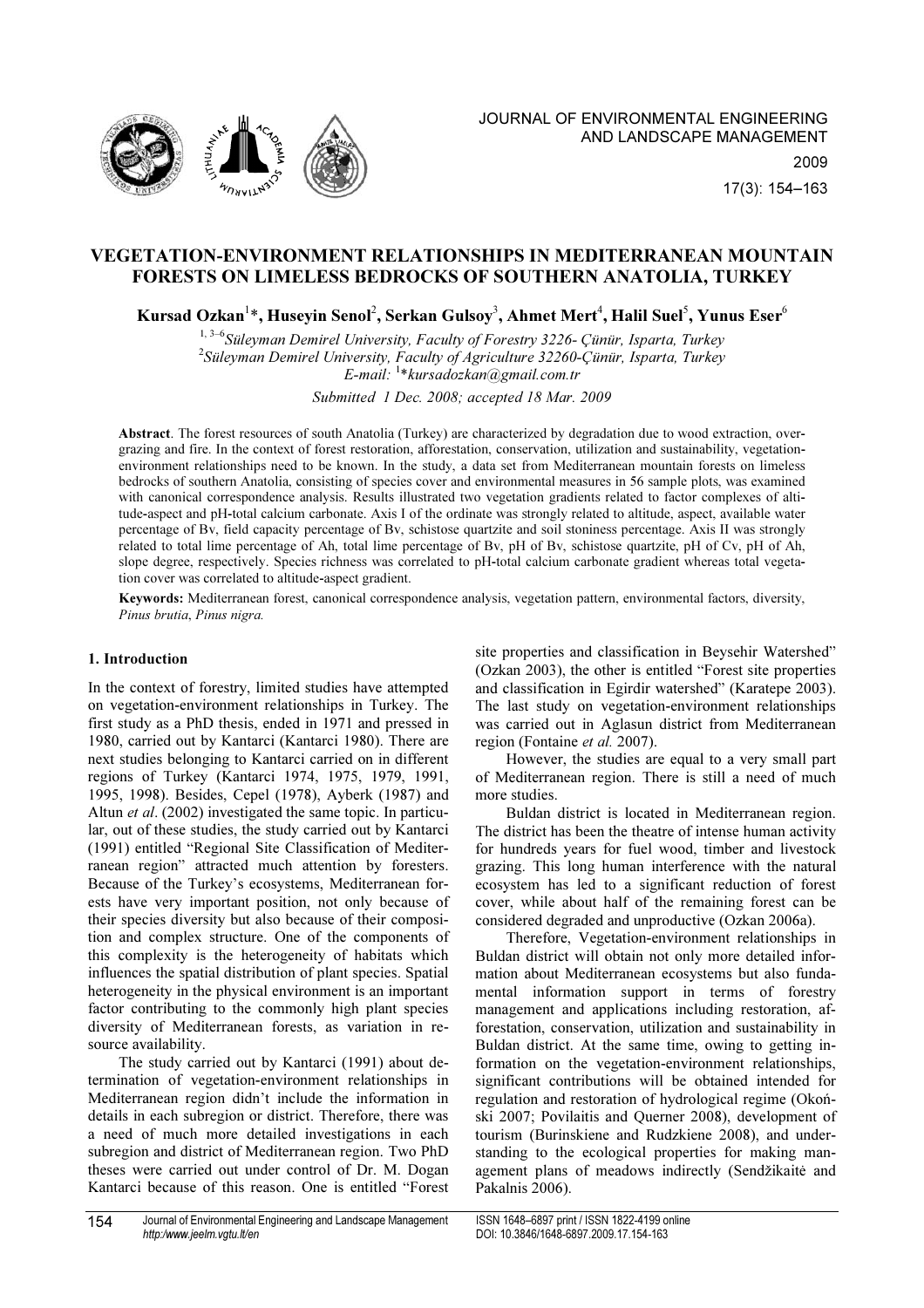#### 2. Material and Method

## 2.1. Site description

The study area  $(190000 \text{ km}^2)$  was the Buldan forest district (644 000–4 216 000 N and 663 000–4 206 000 E according to UTM coordinate system, 400–1400 m above the sea level) in southern Anatolia. A cool and sub-humid Mediterranean climate with pronounced winter precipitation and summer drought predominates (Ozkan et al. 2006). From 1980 to 1995 the mean monthly temperature at Buldan (610 m above the sea level) ranged from 7.48 ° C (January) and  $33.2 \text{ °C}$  and the mean annual precipitation approximates 650 mm year-1 (DMI 2003). There are different parent materials except for limestone which is the most widespread in Mediterranean region. These are Precambrian aged gneiss; Miosen aged granite and Paleozoic schistose quartzite. Out of them, gneiss is the predominating parent material in Buldan district. Besides, Pliocene aged sandstone clay stone deposits and Quaternary alluvium deposits are present in the district (Senol 2006).

Soil depth, moisture content and stoniness vary with parent material and topography (Ozkan et al. 2006). Most soils can be classified as leptosols, regosols or cambisols depending on shallowness and stoniness (FAO et al. 1998).

The study area is covered about 40% by Mediterranean mountain forests mainly composed of Pinus brutia (Brutian pine), Pinus nigra (Crimean pine) and Quercus spp. The remainder of the area consists of agricultural land. The area has a long history of human settlement and forest utilization, including a high grazing pressure (Ozkan 2006a).

#### 2.2. Data set

Fifty-six plots, 20 X 20 m in size, were sampled in the Buldan district in July–September 2006. Vegetation and environmental measurements were surveyed in all the 56 plots. Cover estimates were made for all vascular species using Braun-Blanquette scale in each plot. One hundred and eight species were recorded. Fifty-two very rare species (less than 3 occurrences throughout the data set) were removed to reduce bias in the analysis. The remaining 56 species were taken for the analysis. The species were given with codes of them in Table 1. Braun Blanquette scores were transformed to relative cover (r: 0.01; +: 0.02; 1: 0.04; 2: 0.15; 3: 0.375; 4: 0.625; 5: 0.875) (Fontaine et al. 2007). Richness (the number of plant species), woody cover (trees and shrubs greater than 1.5 m tall) were recorded. Total vegetation cover was calculated as the sum of the cover of all the species regardless of the overlap (Jeglum and He 1995).

Forty-seven environmental variables were sampled on the plots and coded (Table 2). Sample plots were coded from sample plot 1 to sample plot 56 as S1 to S56 respectively. Location and altitude of the sample plots were determined using altimeter and GPS (Fig. 1).

Table 1. The list and abbreviation of 56 species more than 3 occurrences throughout the data set in 56 sample plots of the Buldan district of Southern Anatolia, Turkey

| <b>ADECOM</b> | <i>Adenocarpus complicatus</i> (L.) Gay      | <b>PALSPI</b> | <i>Palirus spina-cristi</i> Mill.                  |
|---------------|----------------------------------------------|---------------|----------------------------------------------------|
| <b>AILALT</b> | <i>Ailanthus altissima</i> Mill.             | <b>PINBRU</b> | <i>Pinus brutia</i> Ten.                           |
| <b>ALNORI</b> | Alnus orientalis Dence var. pubescens        | <b>PINNIG</b> | Pinus nigra Arn.                                   |
| <b>ASPACU</b> | <i>Asparagus acutifolius</i> L.              | <b>PISTER</b> | Pistacia terebinthus L.                            |
| <b>ASTRAG</b> | <i>Astragalus</i> sp.                        | <b>PLAORI</b> | <i>Platanus orientalis</i> L.                      |
| <b>BORHEL</b> | Heliotropium hirsutissimum Graver            | <b>POATRI</b> | Poa trivialis L.                                   |
| <b>CANSAT</b> | Cannabis sativa L.                           | <b>POPTRE</b> | Populus tremula L.                                 |
| <b>CARMAR</b> | Carduus marianus L.                          | <b>POTREC</b> | Potentilla recta L.                                |
| <b>CARCOR</b> | Carlina corymbosa L.                         | <b>PRUDIV</b> | Prunus divarcata Ledeb.                            |
| <b>CHENOP</b> | Chenopodium botrys L.                        | <b>PYRCOM</b> | <i>Pyrus communis</i> L                            |
| <b>CIRARV</b> | Cirsium arvense (L.) Scop.                   | <b>QUECER</b> | Quercus cerris L.                                  |
| <b>CISLAU</b> | Cistus laurifolius L.                        | <b>OUECOC</b> | Quercus coccifera L.                               |
| <b>CISCRE</b> | Cistus creticus L.                           | <b>QUEILE</b> | Ouercus ilex L.                                    |
| <b>COLORI</b> | Colutea orientalis Mill.                     | <b>OUEINF</b> | Quercus infectoria olivier                         |
| <b>CONJUN</b> | Condrilla juncea L.                          | <b>OUEITH</b> | Quercus ithabureensis Decn                         |
| <b>CRAMON</b> | Crategus monogina Jacq.                      | <b>ROBPSE</b> | Robinia pseudoacacia L.                            |
| <b>CREPIS</b> | <i>Crepis</i> sp.                            | <b>ROSCAN</b> | Rosa canina L.                                     |
| <b>CUPSEM</b> | Cupressus sempervirens L.                    | <b>RUBCAN</b> | <i>Rubus canensis DC.</i>                          |
| <b>DRYPAL</b> | Dryopteris pallida (Bory) Fomin.             | <b>SALNIG</b> | <i>Salix nigra</i> Marsh.                          |
| <b>ECHITA</b> | Echium italicum L.                           | <b>SALCAP</b> | Salix caprea L.                                    |
| <b>ERYCAM</b> | Eryngium campestre L.                        | <b>SCACOL</b> | Scabiosa columbaria L.                             |
| <b>EUPHEL</b> | Euphorbia helioscopia L.                     | <b>SILCOM</b> | Silene compacta Fischer                            |
| HEDHEL        | Hedera helix L.                              | <b>SPAJUN</b> | Spartium junceum L.                                |
| <b>HIBSYR</b> | Hibiscus syriacus L.                         | <b>STYOFF</b> | Styrax officinanis L.                              |
| <b>LATLAX</b> | <i>Lathyrus laxiflorus</i> (Desf.) O. Kuntze | <b>VERBAS</b> | Verbascum sp.                                      |
| <b>NEPNUD</b> | Nepeta nuda L.                               | <b>VITAGN</b> | Vitex agnus-castus L.                              |
| <b>OLEOLE</b> | Oleaa oleaster L.                            | <b>XANSTR</b> | Xanthium strumarium L.                             |
| <b>ONOSPI</b> | Ononis spinosa L.                            | <b>ZIZCLE</b> | Ziziphora taurica Bieb. Subsp. cleonioides (Boiss) |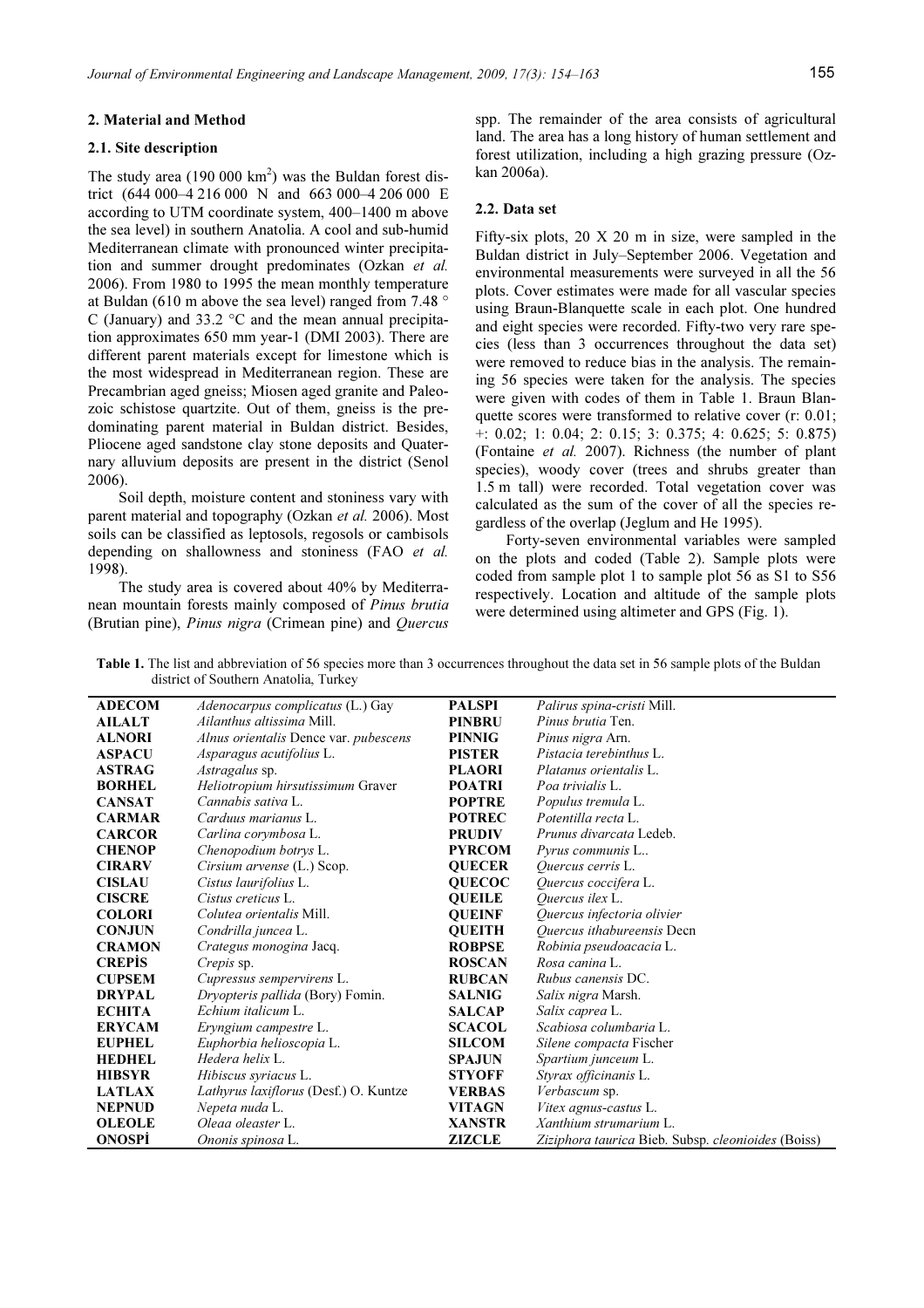| <b>ALTITU</b>  | Altitude (m)                                 | <b>BSTONE</b>  | By horizon stoniness $(\% )$                 |
|----------------|----------------------------------------------|----------------|----------------------------------------------|
| <b>SLOPE</b>   | Slope degree (%)                             | <b>BLIME</b>   | By total calcium carbonate $(\%)$            |
|                |                                              |                |                                              |
| <b>SDEPTH</b>  | Soil depth (cm)                              | <b>BORG</b>    | By horizon organic matter $(\% )$            |
| <b>SSTONE</b>  | Soil stoniness $(\% )$                       | <b>BPH</b>     | By horizon soil pH                           |
| <b>SPOSTN</b>  | Slope position                               | <b>BEC</b>     | By horizon electrical conductivity $(\mu)$   |
| <b>ASPECT</b>  | Aspect                                       | <b>BCLAY</b>   | By horizon clay $(\% )$                      |
| <b>GNAYY</b>   | Precambrien aged gneiss                      | <b>BDUST</b>   | By horizon dust $(\% )$                      |
| <b>GRANT</b>   | Miosen aged granite                          | <b>BSAND</b>   | By horizon sand $(\% )$                      |
| <b>SHIST</b>   | Paleozoic schistose quarzite                 | <b>BFIELD</b>  | By horizon field capacity $(\% )$            |
| <b>ALUVYN</b>  | Quaterner alluvion deposits                  | <b>BWILPON</b> | By horizon permanent wilting capacity $(\%)$ |
| <b>PLIMAT</b>  | Pliocene aged sandstone claystone deposits   | <b>BWATER</b>  | By horizon available water capacity $(\% )$  |
| <b>ADEPTH</b>  | Ah horizon depth (cm)                        | <b>CDEPTH</b>  | Cv horizon depth (cm)                        |
| <b>ASTONE</b>  | Ah horizon stoniness $(\% )$                 | <b>CSTONE</b>  | Cv horizon stoniness $(\% )$                 |
| <b>ALIME</b>   | Ah total calcium carbonate (%)               | <b>CLIME</b>   | Cv total calcium carbonate $(\%)$            |
| <b>AORG</b>    | Ah horizon organic matter $(\% )$            | <b>CORG</b>    | Cv horizon organic matter $(\% )$            |
| <b>APH</b>     | Ah horizon soil pH                           | <b>CPH</b>     | Cv horizon soil pH                           |
| <b>AEC</b>     | Ah horizon electrical conductivity $(\mu)$   | <b>CEC</b>     | Cy horizon electivical conductivity $(\mu)$  |
| <b>ACLAY</b>   | Ah horizon clay (%)                          | <b>CCLAY</b>   | Cv horizon clay $(\% )$                      |
| <b>ADUST</b>   | Ah horizon dust $(\% )$                      | <b>CDUST</b>   | Cv horizon dust (%)                          |
| <b>ASAND</b>   | Ah horizon sand $(\% )$                      | <b>CSAND</b>   | Cv horizon sand $(\% )$                      |
| <b>AFIELD</b>  | Ah horizon field capacity (%)                | <b>CFIELD</b>  | Cv horizon field capacity (%)                |
| <b>AWILPON</b> | Ah horizon permanent wilting capacity $(\%)$ | <b>CWILPON</b> | Cv horizon permanant wilting capacity $(\%)$ |
| <b>AWATER</b>  | Ah horizon available water capacity $(\% )$  | <b>CWATER</b>  | Cy horizon available water capacity $(\% )$  |
| <b>BDEPTH</b>  | By horizon depth (cm)                        |                |                                              |

Table 2. The list and abbreviation of 56 species more than 3 occurrences throughout the data set in 56 sample plots of the Buldan district, of southern Anatolia, Turkey



Fig. 1. Location of sample plots in Mediterranean mountain forest in the Buldan forest district of southern Anatolia, Turkey

Slope (%) was measured using clinometers. Slope position was determined in the sample plots and controlled on the topographic map. The variable was recorded as 1 (valley bottom), 2 (lower slope), 3 (middle slope), 4 (upper slope) and 5 (ridges), respectively (Dasdemir 1992; Ozkan et al. 1998). Aspect was recorded using a compass. Aspect variable was arranged from shallow aspects to sunny aspects as 1(north), 2 (northern east and northern west), 3 (west and east), 4 (southern east and southern west) and 5 (south) and recorded in dataset (Hahs et al. 1999; Ozkan 2006b). Each parent material was accepted as a new variable and recorded presence (1) and absence (0) in data set (Ozkan 2004).

Soil survey was done according to Kantarci (2000). The soil samples were collected from Ah (enrichment of humus), Bv (iron oxidation, mineral new formation) and Cv (output rock with only weak decomposition) horizons at each site and were analyzed according to the following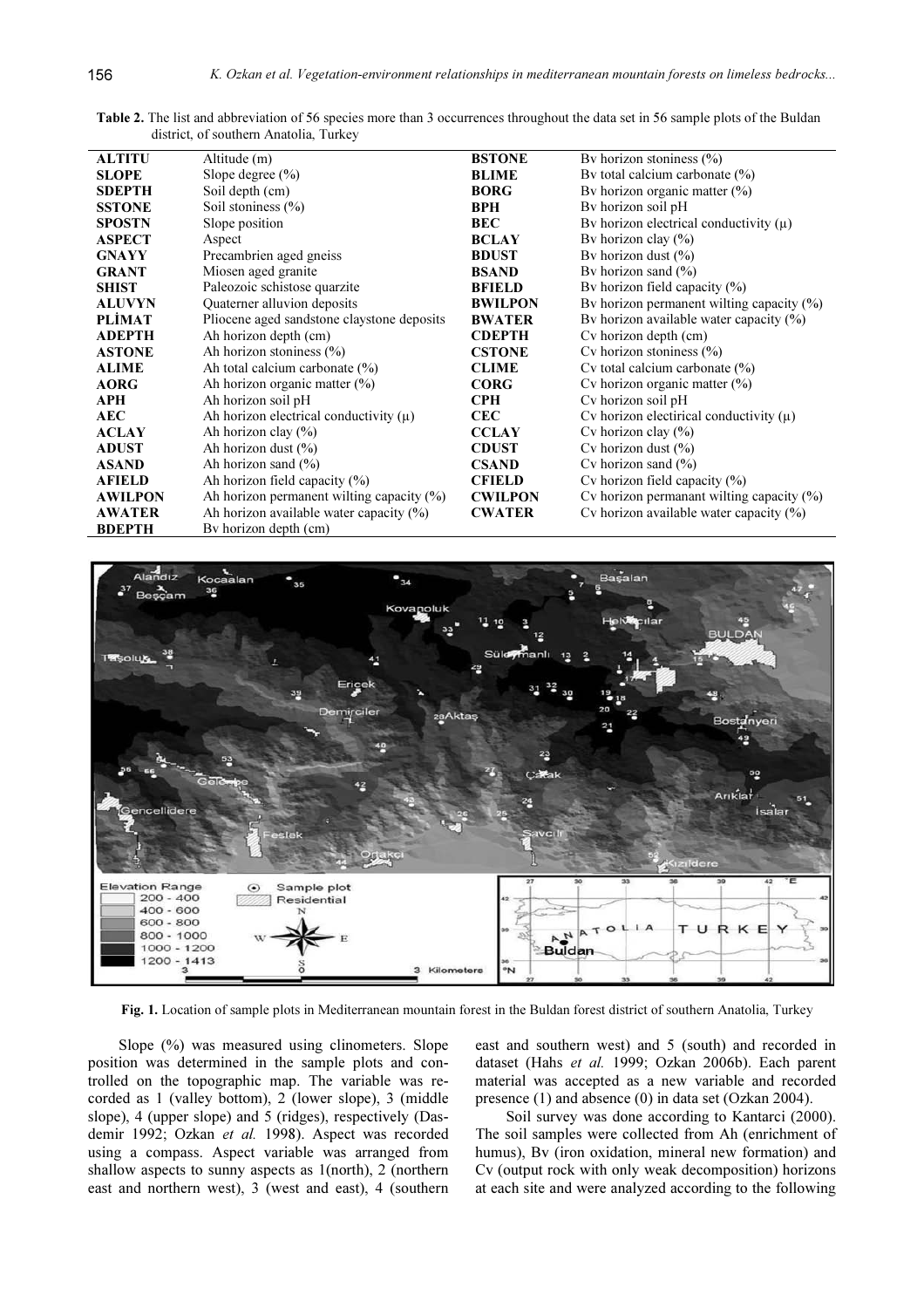methods. The texture by hydrometer method (Bouyoucos 1962), pH with glass electrode (1/2.5 soil-solution ratio) (Jackson 1958), total inorganic carbonate with Scheibler calcimeter (Allison and Moodie 1965), Electrical conductivity (EC) with conductivity probe (Jackson 1958) and organic matter by Wakley-Black wet oxidation method (Walkey and Black 1934). Field capacity and permanent wilting capacity were determined using pressure plate apparatus and available water contents (%) calculated as the difference between them (Klute 1986).

## 2.3. Data analysis

Multivariate methods have been widely preferred for vegetation data to detect the vegetation pattern and explore the species-environment relationships (Ter Braak 1987; Jeglum and He 1995; Martin and Bouchard 1993; Pinto et al. 2006; Fontaine et al. 2007).

In this paper, canonical correspondence analysis based on linear regression (CCA) was performed with Program Linear-Polynomial RDACCA of Makerenkov and Legendre (2002). The effects of environmental characteristics on vegetation pattern are directly quantified by CCA. In this way sample sites and species are directly ordinated under the constraint of environmental variables (Makerenkov and Legendre 2002).

Correlation coefficients and significant levels between the site scores of the first two axes of the CCA, 47 environmental variables, richness, woody vegetation and total vegetation cover were calculated using Spearman rank correlation analysis (Ozdamar 1999).

## 3. Results and Discussions

#### 3.1. Canonical correspondence analysis

The total inertia (sum of all the eigenvalues) of species data in the 56 plots was 4.44575, and the sum of the canonical eigenvalues was 3.68919. The cumulative percent variance of species data for all the axes was 82.98%. The P value was 0.001 after 999 permutations.

The eigenvalues for the first four axes were 0.68324, 0.40696, 0.39740, and 0.28451. The cumulative percent variance of species data for the first two axes was 24.52%. A two-dimensional CCA ordinates of the 56 sample plots is shown in Fig. 2.

The environmental control of vegetation patterns in Fig. 2 can be further interpreted by correlating the ordinate scores of plots for the first two axes with sampled environmental variables. There were significant correlations between axis I and ALTITU, BWATER, ASPECT, BFIELD, SHIST, SSTONE etc. (Table 3). We interpreted axis I as an altitude-aspect gradient. Axis II was significantly correlated with ALIME, BLIME, BPH, SHIST, CPH, APH, SLOPE, AEC, ASAND, CWILPON respectively (Table 3). We interpreted axis II as a pH-calcium carbonate gradient.

POATRI, CISLAU, PINNIG, RUBCAN etc. in the upper left quadrant occupied by SHIST, ASAND and ROSCAN, ERYCAM, PRUDIV, CARMAR, etc. in the lower left quadrant occupied by BWATER, BFIELD are positioned in the higher altitudinal range and shadow aspects. On the contrary, PINBRU, OLEOLE, QUEILE, QUECOC etc. from the lower right quadrant occupied by APH, BPH, ALIME, BLIME and PISTER, PALSPI, SPAJUN, CISCRE, STYOFF, etc. from the upper right quadrant occupied by SLOPE are positioned in the lower altitudinal range and sunny aspects (Fig. 3).

## 3.2. Environment and diversity

The influence of environmental variables on the species richness, woody vegetation and total vegetation cover are shown in Table 4.

Species richness is unrelated to the first axes (altitude-aspect gradient) of the CCA ordinates but it is significantly negatively correlated with the second axis (pHtotal calcium carbonate gradient). Among the environmental variables, ALIME, BDEPTH, BLIME, BPH, CPH are positively correlated with species richness, whereas SHIST shows negative correlations ( $p<0.05$ ).

Woody vegetation cover is only negatively correlated with ASPECT at the level of 0.05. On the other hand, Woody vegetation cover tends to decrease from shadow aspects to sunny aspects.



Fig. 2. Canonical correspondence analysis of sample plots in the Buldan district of Southern Anatolia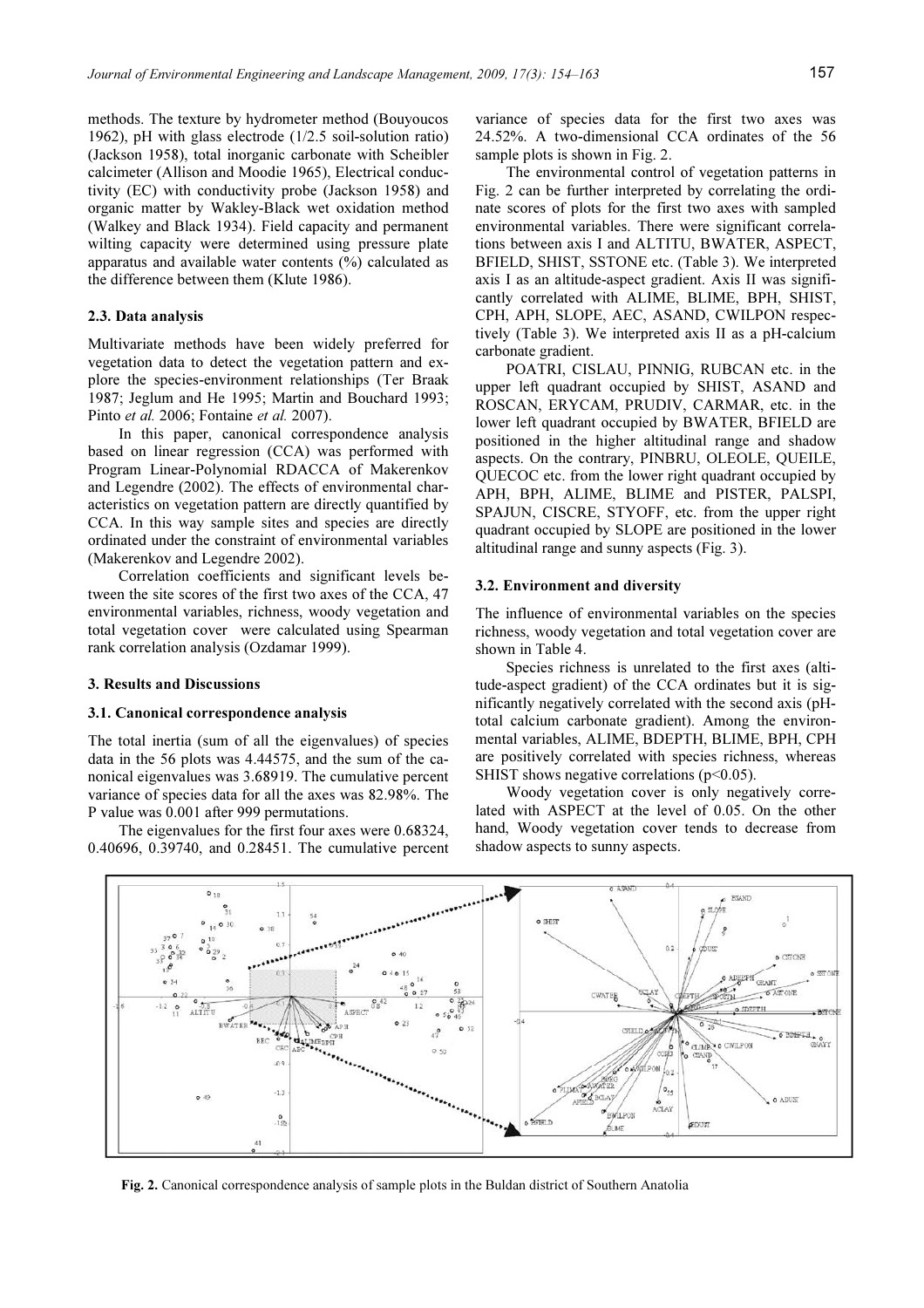|                | Axis 1      |       | Axis 2      |       |                | Axis 1      |       | Axis 2      |       |
|----------------|-------------|-------|-------------|-------|----------------|-------------|-------|-------------|-------|
|                | Correlation | p     | Correlation | p     |                | Correlation | p     | Correlation | p     |
| <b>ALTITU</b>  | $-0.847$    | 0.000 | 0.217       | 0.109 | <b>BSTONE</b>  | 0.411       | 0.002 | $-0.179$    | 0.187 |
| <b>SLOPE</b>   | 0.060       | 0.658 | 0.391       | 0.003 | <b>BLIME</b>   | 0.293       | 0.028 | $-0.512$    | 0.000 |
| <b>SDEPTH</b>  | 0.138       | 0.311 | $-0.076$    | 0.576 | <b>BORG</b>    | $-0.221$    | 0.101 | $-0.046$    | 0.739 |
| <b>SSTONE</b>  | 0.333       | 0.012 | $-0.012$    | 0.930 | <b>BPH</b>     | 0.237       | 0.078 | $-0.466$    | 0.000 |
| <b>SPOSTN</b>  | 0.143       | 0.295 | 0.007       | 0.957 | <b>BEC</b>     | $-0.073$    | 0.592 | $-0.219$    | 0.105 |
| <b>ASPECT</b>  | $-0.847$    | 0.000 | $-0.128$    | 0.348 | <b>BCLAY</b>   | $-0.283$    | 0.035 | $-0.051$    | 0.708 |
| <b>GNAYY</b>   | 0.060       | 0.012 | $-0.194$    | 0.153 | <b>BDUST</b>   | 0.078       | 0.566 | $-0.185$    | 0.171 |
| <b>GRANT</b>   | 0.138       | 0.237 | 0.007       | 0.958 | <b>BSAND</b>   | 0.049       | 0.720 | 0.219       | 0.105 |
| <b>SHIST</b>   | 0.333       | 0.005 | 0.439       | 0.001 | <b>BFIELD</b>  | $-0.426$    | 0.001 | $-0.010$    | 0.941 |
| <b>ALUVYN</b>  | 0.143       | 0.957 | $-0.184$    | 0.175 | <b>BWILPON</b> | $-0.307$    | 0.022 | $-0.113$    | 0.405 |
| <b>PLIMAT</b>  | $-0.847$    | 0.014 | $-0.051$    | 0.706 | <b>BWATER</b>  | $-0.564$    | 0.000 | 0.158       | 0.244 |
| <b>ADEPTH</b>  | 0.060       | 0.715 | 0.152       | 0.263 | <b>CDEPTH</b>  | 0.017       | 0.903 | $-0.037$    | 0.788 |
| <b>ASTONE</b>  | 0.138       | 0.033 | 0.024       | 0.860 | <b>CSTONE</b>  | 0.268       | 0.046 | 0.070       | 0.609 |
| <b>ALIME</b>   | 0.333       | 0.014 | $-0.528$    | 0.000 | <b>CLIME</b>   | 0.073       | 0.595 | $-0.201$    | 0.138 |
| <b>AORG</b>    | 0.143       | 0.705 | 0.025       | 0.856 | <b>CORG</b>    | $-0.114$    | 0.402 | $-0.077$    | 0.571 |
| APH            | $-0.847$    | 0.019 | $-0.404$    | 0.002 | <b>CPH</b>     | 0.265       | 0.049 | $-0.415$    | 0.001 |
| AEC            | 0.060       | 0.093 | $-0.342$    | 0.010 | <b>CEC</b>     | 0.071       | 0.601 | $-0.256$    | 0.057 |
| <b>ACLAY</b>   | 0.138       | 0.983 | $-0.158$    | 0.246 | <b>CCLAY</b>   | $-0.090$    | 0.509 | $-0.044$    | 0.749 |
| <b>ADUST</b>   | 0.333       | 0.073 | $-0.295$    | 0.027 | <b>CDUST</b>   | 0.109       | 0.424 | 0.021       | 0.878 |
| <b>ASAND</b>   | $-0.203$    | 0.134 | 0.312       | 0.019 | <b>CSAND</b>   | $-0.034$    | 0.805 | $-0.056$    | 0.684 |
| <b>AFIELD</b>  | $-0.202$    | 0.136 | $-0.040$    | 0.769 | <b>CFIELD</b>  | $-0.098$    | 0.471 | $-0.113$    | 0.407 |
| <b>AWILPON</b> | $-0.106$    | 0.438 | $-0.113$    | 0.406 | <b>CWILPON</b> | 0.011       | 0.934 | $-0.271$    | 0.043 |
| <b>AWATER</b>  | $-0.329$    | 0.013 | 0.105       | 0.443 | <b>CWATER</b>  | $-0.289$    | 0.031 | 0.108       | 0.427 |
| <b>BDEPTH</b>  | 0.197       | 0.145 | $-0.155$    | 0.255 |                |             |       |             |       |

Table 3. Spearman rank correlation coefficients among 47 environmental variables and site scores of axes I and II of CCA



Fig. 3. Canonical correspondence analysis of plant species in the Buldan district of southern Anatolia

Total vegetation cover is significantly correlated with the first axes (altitude-aspect gradient) of CCA ordinates but insignificantly correlated with the second axes (pH-total calcium carbonate gradient) of CCA. Total vegetation cover is negatively correlated with ASPECT like Woody vegetation. At the same time, it is positively related to AFIELD, AWATER, BDUST, BFIELD, BWATER and CWATER  $(p<0.05)$ . The relation of total vegetation cover with axes I originated from ASPECT. In other words, ASPECT and water capacity of soils are the most important factors affecting total vegetation cover.

## 4. Conclusions

Axis I represented altitude-aspect gradient. On the other hand, the distribution of vegetation clearly defines an altitudinal and exposition series. Similar results were reported by Kantarci (1998), Atalay (1987), Ozkan (2003), Karatepe (2003) and Fontaine et al. (2007) in different districts of Mediterranean region.

The vegetation in the lower elevation (below 800 m) and the sunny aspects (the southern range of the mountainous mass) represents a Eu-Mediterranean community dominated by Pinus brutia with associated species such as Olea oleaster, Quercus ilex, Quercus coccifera, Pistacia terebinthus, Paliurus spina-christi,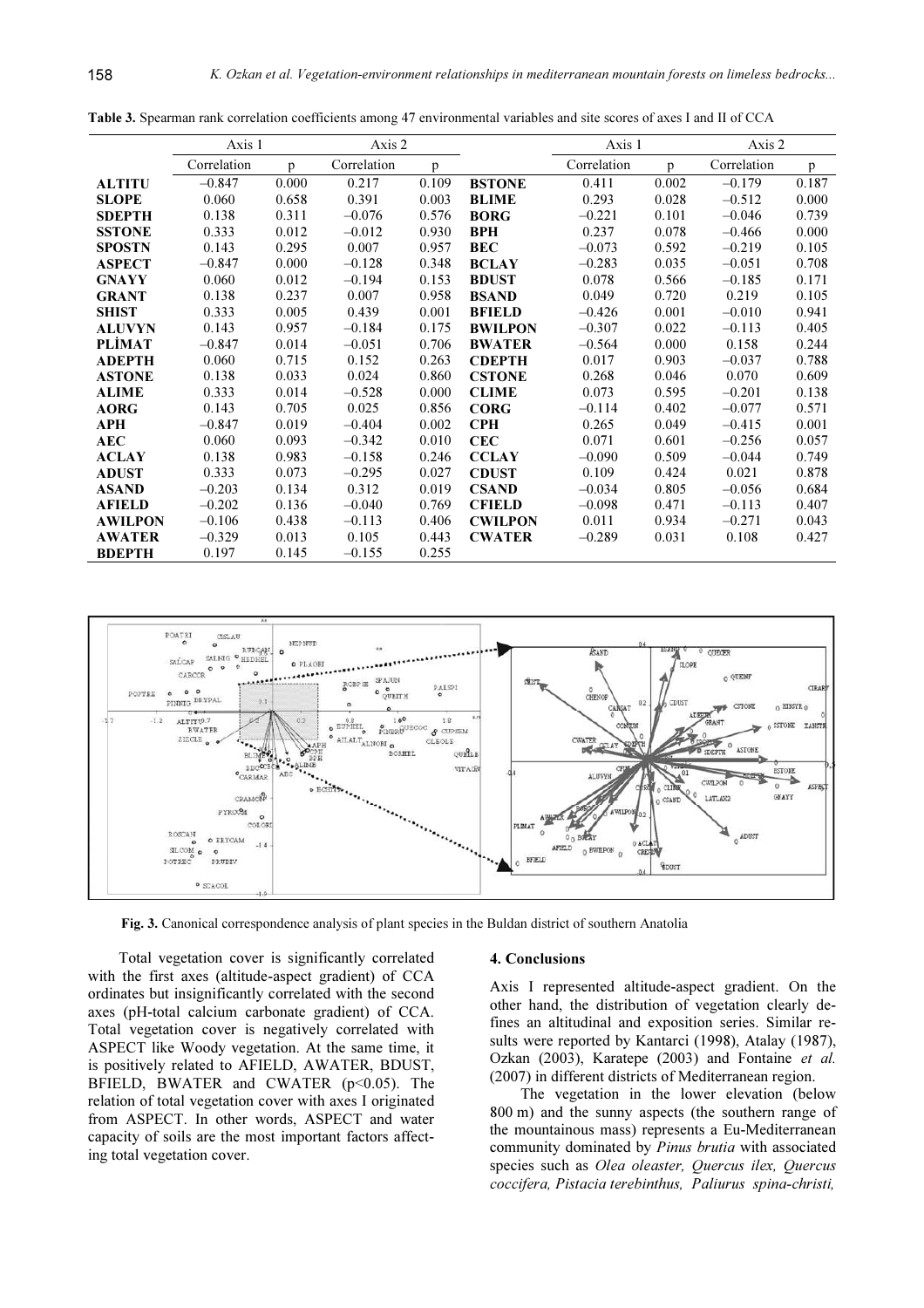Table 4. Spearman rank correlations among species richness, woody vegetation cover, total vegetation cover and site scores of the first two axes, 47 environmental variables in the Buldan district vegetation communities

|                                 | Richness number species |                | Woody vegetation cover |                | Total vegetation cover |                |
|---------------------------------|-------------------------|----------------|------------------------|----------------|------------------------|----------------|
|                                 | Correlation             | $\, {\bf p}$   | Correlation            | $\, {\bf p}$   | Correlation            | p              |
| ax1                             | 0.141                   | 0.299          | $-0.064$               | 0.639          | $-0.327$               | 0.014          |
| ax2                             | $-0.405$                | 0.002          | 0.037                  | 0.784          | 0.205                  | 0.130          |
| <b>ALTITU</b>                   | $-0.085$                | 0.531          | $-0.126$               | 0.354          | 0.173                  | 0.203          |
| <b>SLOPE</b>                    | 0.118                   | 0.386          | 0.062                  | 0.652          | 0.023                  | 0.869          |
| <b>SDEPTH</b>                   | 0.209                   | 0.121          | 0.075                  | 0.584          | $-0.089$               | 0.512          |
| <b>SSTONE</b>                   | 0.193                   | 0.153          | 0.131                  | 0.337          | 0.112                  | 0.412          |
| <b>SPOSTN</b>                   | 0.218                   | 0.106          | 0.138                  | 0.310          | 0.127                  | 0.350          |
| <b>ASPECT</b>                   | 0.063                   | 0.644          | $-0.283$               | 0.034          | $-0.388$               | 0.003          |
| <b>GNAYY</b>                    | 0.142                   | 0.296          | $-0.133$               | 0.330          | $-0.174$               | 0.199          |
| <b>GRANT</b>                    | $-0.016$                | 0.906          | 0.063                  | 0.647          | $-0.080$               | 0.556          |
| <b>SHIST</b>                    | $-0.275$                | 0.040          | 0.134                  | 0.326          | 0.189                  | 0.163          |
| <b>ALUVYN</b>                   | 0.025                   | 0.857          | 0.049                  | 0.719          | 0.034                  | 0.801          |
| <b>PLİMAT</b>                   | 0.086                   | 0.528          | $-0.043$               | 0.754          | 0.148                  | 0.276          |
| <b>ADEPTH</b>                   | 0.129                   | 0.344          | 0.172                  | 0.206          | 0.110                  | 0.419          |
| <b>ASTONE</b>                   | $-0.055$                | 0.686          | $-0.047$               | 0.730          | $-0.059$               | 0.665          |
| <b>ALIME</b>                    | 0.448                   | 0.001          | 0.153                  | 0.260          | 0.170                  | 0.209          |
| <b>AORG</b>                     | $-0.025$                | 0.855          | $-0.135$               | 0.320          | $-0.137$               | 0.314          |
| APH                             | 0.257                   | 0.056          | $-0.097$               | 0.478          | $-0.118$               | 0.387          |
| AEC                             | 0.092                   | 0.498          | $-0.143$               | 0.293          | $-0.171$               | 0.208          |
| <b>ACLAY</b>                    | 0.114                   | 0.404          | $-0.164$               | 0.227          | $-0.057$               | 0.675          |
| <b>ADUST</b>                    | 0.186                   | 0.169          | 0.062                  | 0.649          | 0.073                  | 0.592          |
| <b>ASAND</b>                    | $-0.209$                | 0.122          | $-0.010$               | 0.939          | $-0.076$               | 0.576          |
| <b>AFIELD</b>                   | 0.090                   | 0.509          | 0.102                  | 0.455          | 0.296                  | 0.027          |
| <b>AWILPON</b>                  | 0.107                   | 0.431          | $-0.019$               | 0.890          | 0.125                  | 0.360          |
| <b>AWATER</b>                   | 0.029                   | 0.834          | 0.157                  | 0.247          | 0.412                  | 0.002          |
| <b>BDEPTH</b>                   | 0.424                   | 0.001          | 0.176                  | 0.195          | 0.088                  | 0.517          |
| <b>BSTONE</b>                   | 0.179                   | 0.187          | 0.104                  | 0.446          | 0.050                  | 0.714          |
| <b>BLIME</b>                    | 0.382                   | 0.004          | 0.043                  | 0.751          | 0.079                  | 0.564          |
| <b>BORG</b>                     | 0.107                   | 0.435          | $-0.017$               | 0.899          | 0.083                  | 0.543          |
| <b>BPH</b>                      | 0.323                   | 0.015          | $-0.051$               | 0.711          | $-0.114$               | 0.404          |
| <b>BEC</b>                      | 0.050                   | 0.712          | $-0.071$               | 0.605          | 0.003                  | 0.983          |
| <b>BCLAY</b>                    | 0.136<br>0.224          | 0.316<br>0.098 | $-0.119$<br>0.148      | 0.382<br>0.277 | 0.074<br>0.244         | 0.589<br>0.070 |
| <b>BDUST</b><br><b>BSAND</b>    | $-0.262$                | 0.051          | $-0.045$               | 0.741          | $-0.201$               | 0.138          |
|                                 | 0.040                   | 0.769          | 0.108                  | 0.428          | 0.328                  | 0.014          |
| <b>BFIELD</b>                   | 0.055                   | 0.686          | 0.010                  | 0.944          | 0.179                  | 0.186          |
| <b>BWILPON</b><br><b>BWATER</b> | 0.065                   | 0.633          | 0.152                  | 0.265          | 0.443                  | 0.001          |
| <b>CDEPTH</b>                   | 0.080                   | 0.558          | $-0.059$               | 0.668          | $-0.174$               | 0.200          |
| <b>CSTONE</b>                   | 0.105                   | 0.442          | 0.114                  | 0.405          | 0.087                  | 0.525          |
| <b>CLIME</b>                    | 0.266                   | 0.048          | $-0.086$               | 0.527          | 0.073                  | 0.592          |
| <b>CORG</b>                     | $-0.146$                | 0.285          | $-0.136$               | 0.317          | $-0.176$               | 0.195          |
| $\bf CPH$                       | 0.423                   | 0.001          | 0.078                  | 0.568          | 0.021                  | 0.877          |
| CEC                             | 0.156                   | 0.251          | $-0.002$               | 0.990          | $-0.013$               | 0.927          |
| <b>CCLAY</b>                    | $-0.048$                | 0.728          | $-0.229$               | 0.090          | $-0.138$               | 0.312          |
| <b>CDUST</b>                    | $-0.018$                | 0.896          | 0.067                  | 0.621          | 0.179                  | 0.187          |
| <b>CSAND</b>                    | 0.006                   | 0.965          | 0.026                  | 0.849          | $-0.114$               | 0.404          |
| <b>CFIELD</b>                   | 0.032                   | 0.814          | 0.043                  | 0.752          | 0.151                  | 0.267          |
| <b>CWILPON</b>                  | 0.052                   | 0.705          | $-0.168$               | 0.215          | $-0.062$               | 0.651          |
| <b>CWATER</b>                   | 0.012                   | 0.930          | 0.222                  | 0.099          | 0.349                  | 0.008          |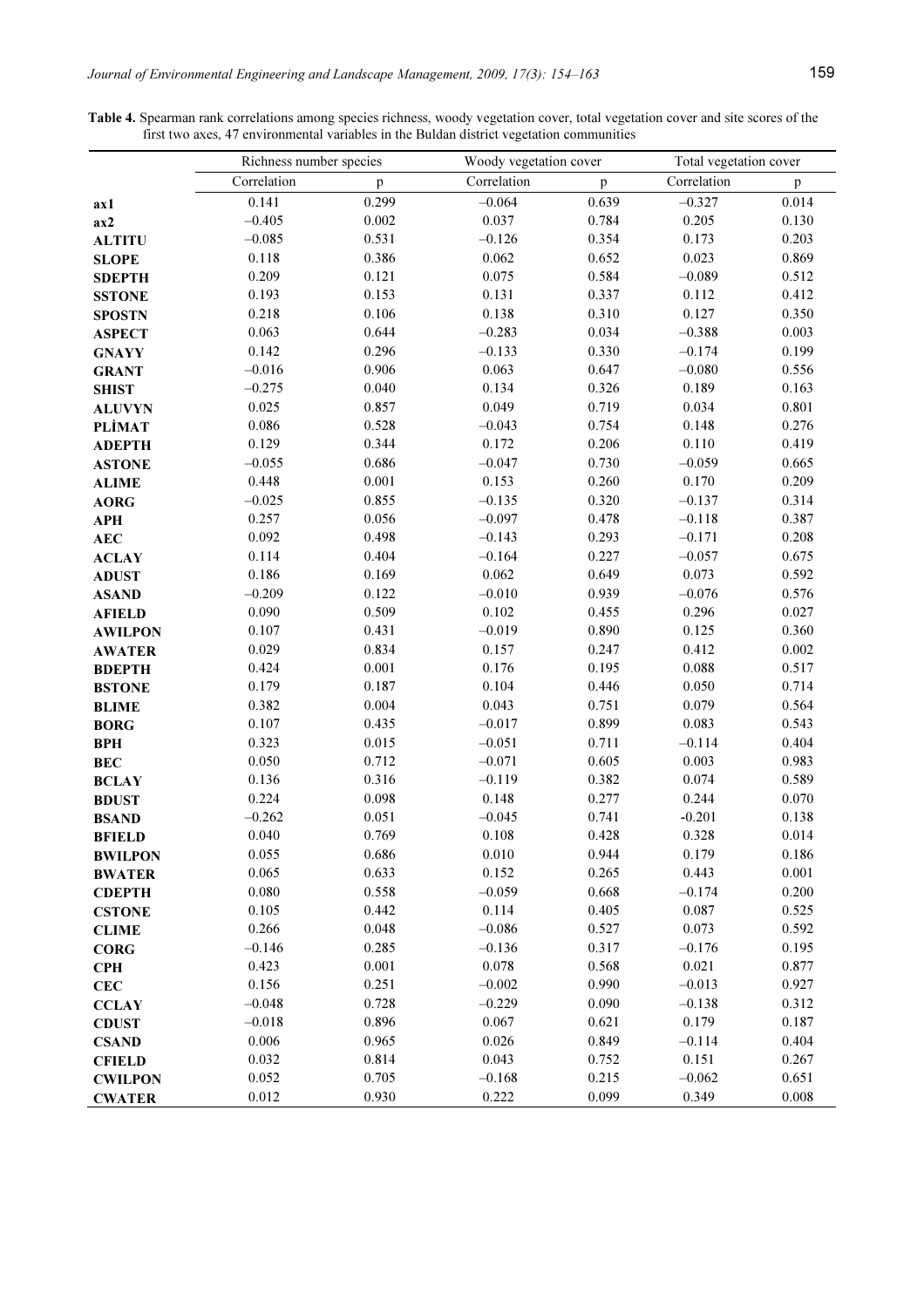Spartium junceum, Cistus cretaegus, Strax officinalis in Buldan district. These species are typical for the Eu-Mediterrenina maquis (Atalay 1987; Karatepe 2003; Boydak 2004; Fontaine et al. 2007). Eu-Mediterranean zone can receive the warm impacts coming from the south. Hence, drought period of Eu-Mediterranean zone prevails more than the remanding areas in the Buldan district.

A translation climate between Eu-Mediterranean and the mountainous Mediterranean climate prevails above 800 m and shadow aspects (the northern range of mountainous mass) – in the district. *Pinus nigra* is dominant tree species. Besides, Poa trivialis, Cistus laurifolius, Rubus canensis, Rosa canina, Prunus divarcata and Carduus marianus are common species in this translation zone defined Subra-Mediterranean zone.

The mountainous Mediterranean climate arises above 1400 m in Aglasun district (Fontaine et al. 2007), above  $1450 \text{ m} - \text{in}$  Egirdir watershed (Kantarci 1998), above 1200 m – in Beyşehir watershed. Lower altitudinal level of the mountainous Mediterranean zone is less in Beysehir watershed compared to Egirdir watershed and Aglasun district. The district is closed to the warm impacts partly coming from Mediterranean Sea, however, Egirdir watershed and Aglasun district have received the warm impacts coming from Mediterranean Sea via Kovada channel (Kantarci 1998; Fontaine et al. 2007). There is no typical Mountainous Mediterranean zone in Buldan district. The district can take the impacts coming from the Mediterranean Sea and the highest ridge is only 1413 m.

Axis II represented pH-total calcium carbonate gradient. It was surprising to find this result because, it wasn't found any relationships between distribution of vegetation and pH, total calcium carbonate in the investigations reported by Ozkan (2003), Karatepe (2003) and Fontaine et al. (2007) in Mediterranean region. The reason of this is probably concerning with the differences in the amount of parent materials of study areas. Limestone is predominant material in Beysehir watershed, Egirdir watershed, Aglasun district, whereas limestone is absent and gneiss, lime less bedrock, is predominant in Buldan district. On the other hand, pH-total calcium carbonate gradient seems to depend on bedrock properties. Kantarci (1998) stated that the most important factor influencing distribution of vegetation is bedrock in the same altitudinal and expositional ranges in Mediterranean region. Some species such as Pinus brutia, Olea oleaster, Quercus ilex and Quercus coccifera seems as the characteristic species on the neutral or slightly alkaline soils in CCA ordinates. In general, these species appear on similar pH values in the other districts (Karatepe 2003; Ozkan 2003; Boydak 2004; Fontaine et al. 2007).

Species richness has negative correlation with schistose quartzite and positive correlations with the variables, total calcium carbonate in Ah and Bv and pH in Bv and Cv, in the meaning of pH – total calcium carbonate gradient (axes II). The soils derived from limeless schistose quartzite are very shallow and stony. The soil is also very poor in terms of organic matter (Ozkan et al. 2006). Hence, many species can't resist these conditions. Therefore, species richness in limeless schistose quartzite is poorer compared to species richness in the other parent materials in the Buldan district.

With the increasing of pH depended on increasing of total calcium carbonate, species richness tends to increase. Limestone is characteristic in Mediterranean region in spite of its absence from Buldan district. Because of this, the soils are neutral or slightly alkaline in general (Atalay 1987; Kantarci 1998) and many species are adapted to these conditions in Mediterranean region. Hence, the plant species richness tends to increase throughout the neutral and slightly alkaline conditions in the Buldan district.

Woody vegetation and total vegetation cover are strongly related to aspect. The coverage values tend to increase from sunny aspects to shadow aspects. This is a moisture gradient. Drought period is approximately 5 months in a year (Ozkan et al. 2006). Therefore, the water situation in the soil, particularly during the summer period, is the most important factor effecting vegetation coverage. Besides, total vegetation cover is higher in higher altitudinal range. At the same time, the places being high percentage of field capacity and available water capacity in Ah and Bv horizons have high total vegetation cover. In this situation, soil is probably more important for herbaceous species compared to woody species.

Buldan district have been the theatre of intense human activity for hundred years. Degraded and unproductive forest areas and forestless areas are dominated in the district. Therefore, represented vegetation-environment relationships are very important for preparation of an integrated management plan in terms including restoration, afforestration, conservation, utilization and sustainability in Buldan district.

## Acknowledgements

We acknowledge Scientific Research Projects Committee in Suleyman Demirel University which provided financial support to this study.

## References

- Allison, L. E.; Moodie, C. D. 1965. Volumetric Calsimeter Methots of Soil Analysis, Part 2. Chemical and Microbiological Properties, in Black, C. A. (Ed.). American Society of Agronomy, Inc. Publisher Madison, Wisconsin, USA, 1389–1392.
- Altun, L.; Baskent, Z. E.; Yilmaz, M.; Kalay, Z.; Turna, I. 2002. K.T.U. Orman Fakultesi Arastirma Ormaninda Yetisme Ortami Birimlerinin Cografi Bilgi Sistemleri Yolu ile Haritalanmasi [Mapping of the forest site units by means of GIS in K.T.U. Research Forest]. Istanbul University, Journal of Forest Faculty 52: 51–72.
- Atalay, I. 1987. The ecological conditions of the natural occurrence areas of cedar (Cedrus libani A. Rich.) and regioning of seed transfer of cedar in Turkey, Forest Ministry Press, No: 663/61, Ankara, Turkey. 167 p.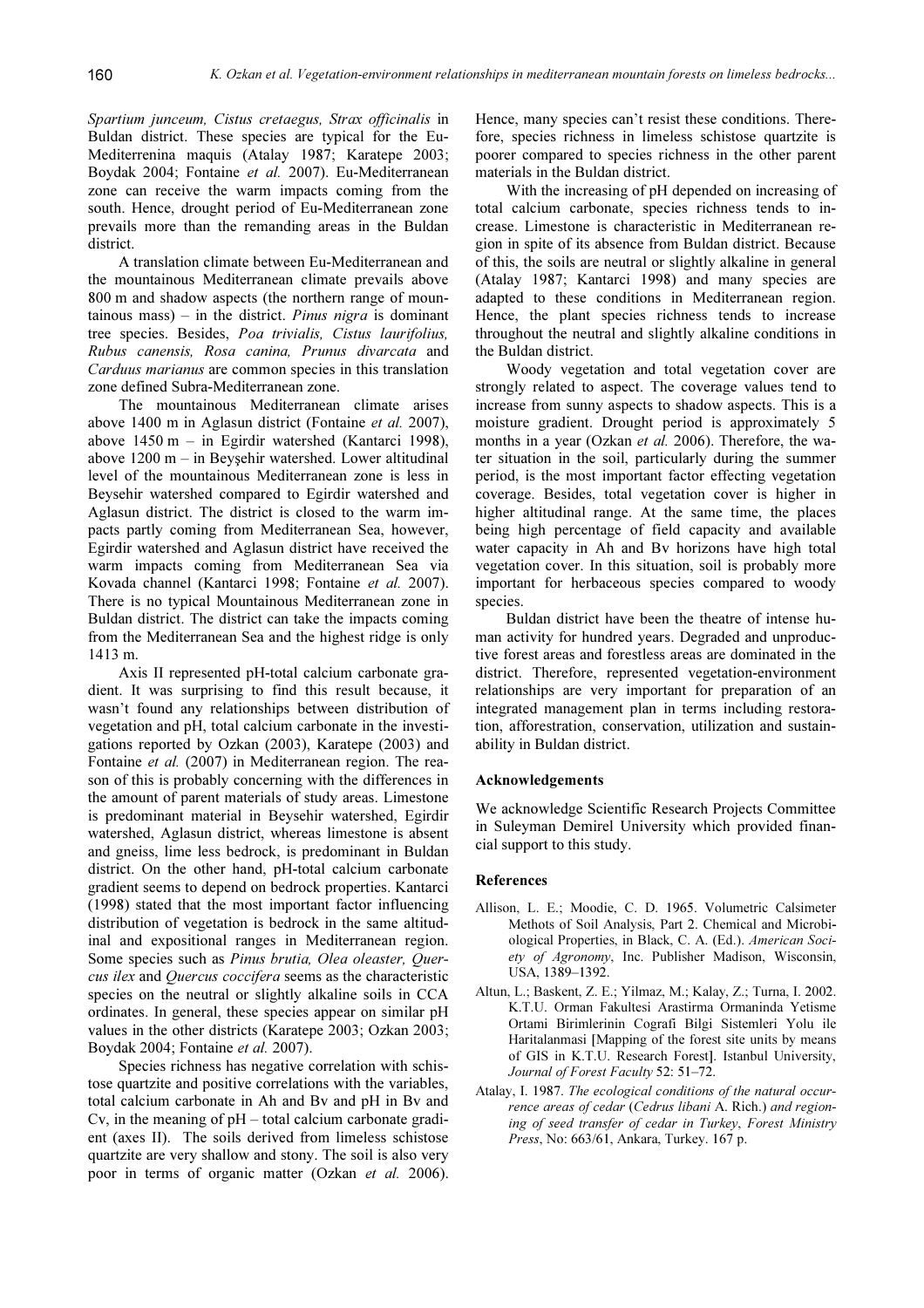- Ayberk, S. 1987. Samanli Daglarinin Dogu Kesiminde Dogal Bitki Topluluklarinin Yayilisi ve Ekolojik Faktorler [The distribution of the natural plant populations and ecological factors in the eastern parts of Samanli Mountain], J. Nature Agriculture and Forestry 11: 152–167.
- Bouyoucos, C. J. 1962. Hydrometer method for making particle size analysis of soil, Journal of Agronomy 54: 218–223.
- Boydak, M. 2004. Sylviculturel characteristics and natural regeneration of Pinus brutia, Journal of Plant Ecology 171: 153–163.
- Burinskiene, M.; Rudzkiene, V. 2008. Modeling and forecasting of country tourism development in Lithuania, Journal of Environmental Engineering and Landscape Management 13(3): 116–120.
- Cepel, N. 1978. Uludag kutlesinin ekolojik ozellikleri [The ecological characteristics of Uludag block]. Istanbul University, Journal of Forest Faculty 28: 15–25.
- Dasdemir, I. 1992. Turkiye'deki Dogu ladini (Picea orientalis Carr.) ormanlarinda yetisme ortami faktorleri-verimlilik iliskisi [Relationships between site factors and productivity in spruce forests of Turkey]. Publishing Forestry Research Institute, Press No 64, Istanbul.
- DMI, 2003. Denizli/Buldan bolgesine ait 1980 ve 1995 yillari itibariyle meteroloji verileri [Meteorological datum between 1980 and 1995 to Denizli/Buldan Region Turkey].
- FAO, IRIC, ISSS, 1998. World Reference Bas for soil resources. World Soil Resources Reports, Food and Agriculture Organisation of the United Nations, Rome. 88 p.
- Fontaine, M.; Aerts, R.; Ozkan, K.; Mert, A.; Gulsoy, S.; Suel, H.; Waelkens, M.; Muys, B. 2007. Elevation and exposition rather than soil types determine communities and site suitability in Mediterranean mountain forests of Southern Anatolia, Turkey, Forest Ecology and Management 247: 18–25.
- Hahs, A.; Enright, N. J.; Thomas, I. 1999. Plant communities, species richness and their environment correlates in the sandy heats of Little Desert National Park, Victoria, Australian Journal of Ecology 24: 249–257.
- Jackson, M. L. 1958. Soil chemical analysis. Prentice-Hall, Englewood Cliffs, NJ, USA.
- Jeglum, J. K.; He, F. 1995. Pattern and vegetation-environment relationships in a boreal forested wetland in Northeasttern Ontorio, Canadian Journal of Botany 73: 629–637.
- Kantarci, M. D. 1974. Trakya orman sahalarinin tabii agaç ve cali turlerine gore bolgesel siniflandirmasi [Regional classification of Thracian forest areas based on the natural tree and shrub species], J. Research of Southeastern Europe 2: 283–312.
- Kantarci, M. D. 1975. Ic Trakya orman yetisme muhiti bolgesinde antropojen stebin gelismesi ile orman yetisme muhiti ozellikleri arasindaki iliskiler uzerine incelemeler [Researches on relationships between forest site characteristics and growth of antropogen steppe in the middle Thrace forest site]. Istanbul University, Journal of Forest Faculty 25(1): 133–156.
- Kantarci, M. D. 1979. Kuzey Trakya daglik orman yetisme bolgesinin yoresel siniflandirmasi [Local site classification of mountainous forest sites of the North Thrace]. Istanbul University, Journal of Forest Faculty 29: 42-71.
- Kantarci, M. D. 1980. Belgrad ormani toprak tipleri ve orman yetişme ortami birimlerinin haritalanmasi esaslari uzerine arastirmalar [Investigations on forest soil types and forest site classification mapping in Belgrad forest].

Istanbul University Press, I.U. Press No 2636, Faculty of Forestry Press No: 275, Istanbul, Turkey.

- Kantarci, M. D. 1991. Akdeniz Bolgesi'nin yetisme ortami bolgesel siniflandirilmasi [Regional site classification of the Mediterranean region]. Forest Ministry Press, No 668/64 Ankara, Turkey. 150 p.
- Kantarci, M. D. 1995. Dogu Karadeniz bolumunde bolgesel ekolojik birimler [Regional ecological units in the East Black Sea region of Turkey], in Birinci Ulusal Karadeniz Ormanları Sempozyumu [1st. National Symposium on the Black Sea Forestry], KTU, 23–25 October 1995, Trabzon, 111–138.
- Kantarci, M. D. 1998. Biga yarimadasi yukselti-iklim kusaklarina gore agac ve cali turlerinin yayilisi arasindaki iliskiler [Distribution relations between tree and shrub species according to altitude-climate belts of Biga peninsula], in Kasnak Mesesi ve Turkiye Florası Sempozyumu [Symposium of Quercus vulcanica Boiss. and Et Heldr. and Flora of Turkey], 21–23 September 1998, Istanbul University, Faculty of Forestry, Department of Forest Botany, Istanbul, Turkey, 480–497.
- Kantarci, M. D. 2000. Soil Science, Istanbul University, Press No 4265, Faculty of Forestry Press No 462, Istanbul, 420.
- Karatepe, Y. 2003. Egirdir Golu Havzasi'nin yetisme ortami ozellikleri ve siniflandirilmasi [Forest site characteristics and classification of Egirdir lake watershed]. PhD. Thesis, Istanbul University, Istanbul, Turkey. 253 p.
- Klute, A. 1986. Water retention labaratory methots in Klute, A (Ed.). Methots of Soil Analysis, Part 1, Physical and Minerological Proporties, Agron, No 9, Amer. Soc. Of Agronomy. Inc, Madison, Wisconsin, USA.
- Makerenkov, V.; Legendre, P. 2002. Nonlinear redundancy analysis and canonical correspondence analysis based on polynomial regression, Ecology 83: 1146–1161.
- Martin, J.; Bouchard, A. 1993. Riverine wedland vegetation: importance of small-scale and large-scale environmental variation, Journal of Vegetation Science 4: 609–620.
- Okoński, B. 2007. Hydrological response to land use changes in central European lowland forest catchments, Journal of Environmental Engineering and Landscape Management 15(1): 3–13.
- Ozdamar, K. 1999. Paket programlar ile istatistiksel veri analizi-2 [Analysis of the statistical datum with softwares-2]. Press No 2, Kaan Press: Eskisehir, Turkey.
- Ozkan, K. 2003. Beysehir Golu Havzasi'nin Yetisme Ortami Ozellikleri ve Siniflandirilmasi [Forest site characteristics and classification of Beysehir lake watershed]. PhD. Thesis, Istanbul University, Istanbul, Turkey. 189 p.
- Ozkan, K. 2004. Beysehir golu havzasi'nda Anadolu karaçaminin (Pinus nigra Arnold) yayılisi ile fizyografik yetisme ortami faktorleri arasindaki iliksiler [Relationships between physiographic site factors and distribution of Crimean pine (Pinus nigra Arnold) in Beysehir watershed]. Suleyman Demirel University, Journal of Forest Faculty 2: 30–47.
- Ozkan, K. 2006a. Suksesyon basamaklarinin tahmin edilmesine yonelik bir deneme calismasi [An experimental study on determination of Succession stages], in Buldan sempozyumu [Buldan Symposium], Ankara, 573–580.
- Ozkan, K. 2006b. Beysehir golu havzasi cariksaraylar yetisme ortami yoreler grubunda fizyografik yetisme ortami faktorleri ile agac ve cali tur cesitliligi arasindaki iliskiler [Relationships between tree and shrub species diversity and physiographic site factors in Cariksaraylar site section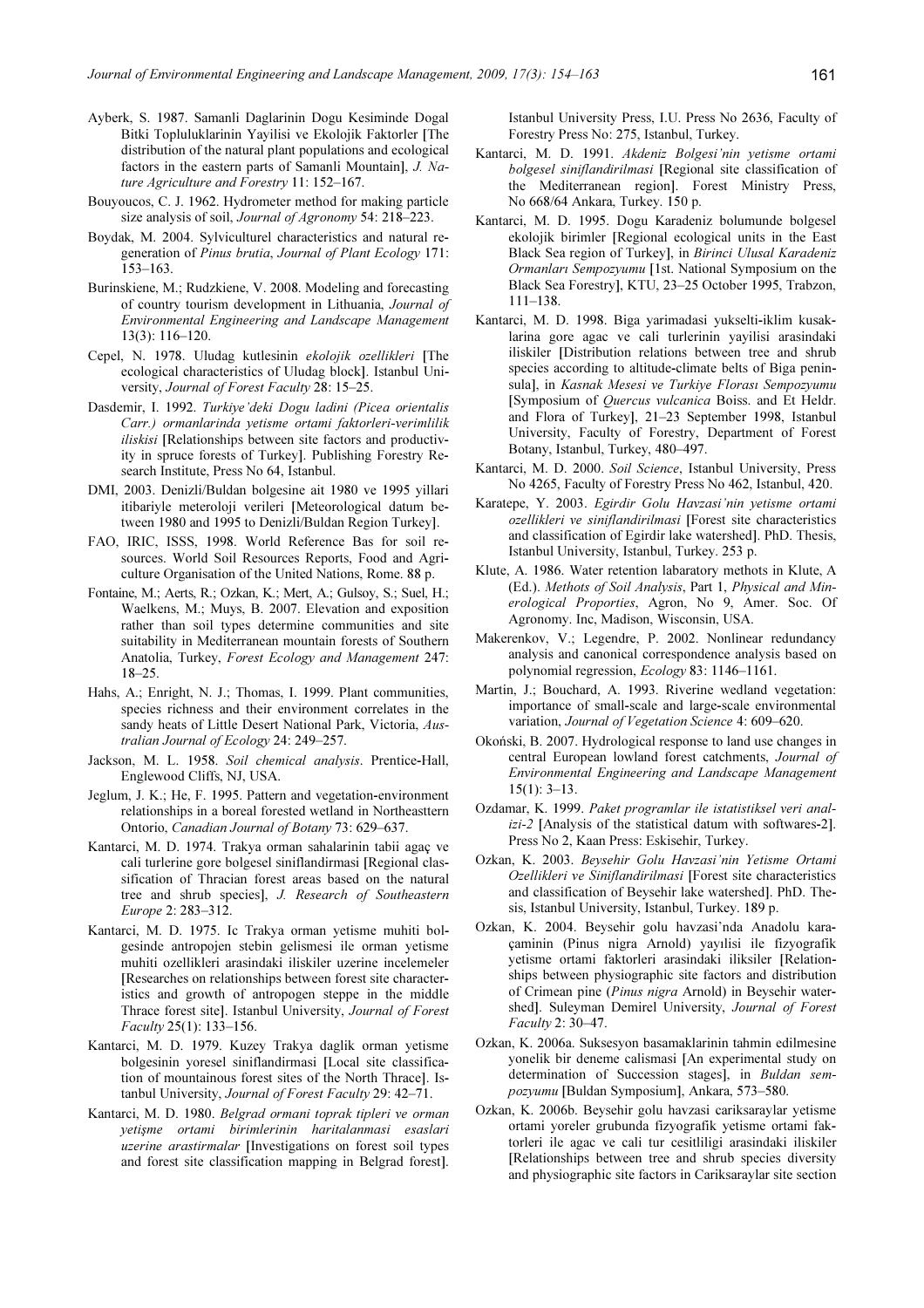groups in Beysehir watershed]. Anadolu University, Journal of Science and Technology 7: 157–166.

- Ozkan, K.; Senol, H.; Basayigit, L.; Gulsoy, S.; Mert, A. 2006. Buldan bati daglik bolgesinde sacli mesenin (Quercus cerris L. var. cerris) yayilisini sinirlandiran faktorler [Restricting factors of distribution of Turkey oak (Quercus cerris L. var. cerris) in Buldan mountainous area], in Buldan sempozyumu [Buldan Symposium], Ankara, 589– 594.
- Ozkan, K.; Tetik, M.; Yeşilkaya, Y. 1998. Antalya Yoresi Kizilcam (Pinus brutia Ten.) agaclandirmalari yapilacak sig topraklar icin gelistirilen ayirim fonksiyonu [The discriminate function developed to the shallow soils afforestationed with Red pine (Pinus brutia Ten.) in Antalya region]. Suleyman Demirel University, J. Science Institute 3: 105–110.
- Povilaitis, A.; Querner, E. P. 2008. Possibilities to restore natural water regime in the Žuvıntas Lake and surrounding wetlands – modeling analysis approach, Journal of Environmental Engineering and Landscape Management 16(3):105–112.
- Pinto, J. R. R.; Oliver, A. T.; a-Filho, Hay, J. D. V. 2006. Influence of soil and topography on the composition of a tree community in a central Brazilian valley forest, Edinburg Journal of Botany 62: 69–90.
- Sendžikaitė, J.; Pakalnis, R. 2006. Extensive use of sown meadows – a tool for restoration of botanical diversity, Journal of Environmental Engineering and Landscape Management 14(3): 149–158.
- Senol, H. 2006. Buldan (Denizli) yoresinin petrolojisijeokimyasi ve Buldan (Denizli) granitinin haritalanmasinda aster uydu verisinin kullanimi [The using of Aster satellite datum on the mapping of Buldan granite, petrology and geochemistry of Buldan (Denizli) region]. Master Thesis, Suleyman Demirel University, Institute of Science, Department of Geology, Konya, Turkey.
- Ter Braak, C. J. F. 1987. The analysis of vegetationenvironment relationships by canonical correspondence analysis, Vegetatio 69: 69–77.
- Walkey, H.; Black, I. A. 1934. An examination of the method for determining soil organic matter and a proposed modification of the chromic acid method, Journal of Soil Science 37: 29–38.

## AUGALIJOS IR APLINKOS VEIKSNIŲ SĄSAJOS VIDURŽEMIO JŪROS BASEINO KALNŲ MIŠKUOSE

## K. Ozkan, H. Senol, S. Gulsoy, A. Mert, H. Suel, Y. Eser

#### Santrauka

Pagrindinės Pietų Anatolijos (Turkija) miškų išteklių nykimo priežastys – per dideli medienos kirtimo mastai, augimviečių nuganymas ir gaisrai. Atkuriant, želdant miškus, naudojant išteklius ir siekiant užtikrinti šių dalykų darną, turi būti ištirta augalijos ir aplinkos veiksnių tarpusavio sąsaja. Tyrimams duomenys imti iš Viduržemio jūros baseino kalnų miškų, augančių mažo kalkingumo uolienose Pietų Anatolijoje. Augimviečių dirvožemio tipai labai įvairūs. Pasirinkta 56 pavyzdiniai ploteliai, taikyta kanoninio panašumo analizė. Rezultatai rodo, kad du augalijos vegetacijos gradientai susiję su kompleksu veiksnių – teritorijos aukščiu ir dirvožemio pH, nustatomu naudojant CaCO<sub>3</sub>. Atlikus tyrimus, pirmojoje aplinkos veiksnių grupėje koreliavo teritorijos aukštis, augalų pasisavinama vandens dalis Bv dirvožemio horizonte, šio dirvožemio horizonto derlingumas. Antrojoje aplinkos veiksnių grupėje – Ah procentinė kalkių dalis, kvarcito sluoksnis, Cv, Ah ir Bv horizontų pH, šlaito nuolydžio laipsnis. Rūšies gausa priklausė nuo pH, o bendra augalijos danga buvo susijusi su aukščio gradientu.

Reikšminiai žodžiai: Viduržemio jūros baseino miškai, kanoninio panašumo analizė, vegetacijos modelis, aplinkos veiksniai, įvairovė, Pinus brutia, Pinus nigra.

## РАСТИТЕЛЬНОСТЬ ГОРНЫХ ЛЕСОВ НА НЕИЗВЕСТКОВОЙ ПОРОДЕ ОКРЕСТНОСТЕЙ СРЕДИЗЕМНОМОРЬЯ В ЮЖНОЙ АНАТОЛИИ (ТУРЦИЯ)

## К. Озкан, Г. Сенол, С. Гулсой, А. Мерт, Г. Суэл, Ю. Эсер

#### Р е з ю м е

Леса Южной Анатолии исчезают из-за получения древесины, большого потравления и пожаров. При решении проблем восстановления, озеленения, охраны, использования и содержания лесов следует знать, каково воздействие факторов окружающей среды на растительность. Исследовались горные леса бассейна Средиземного моря, растущие на горных неизвестковых породах. Результаты показали значение для растительности двух градиентов: высоты и pH (CaCO<sub>3</sub>). Ось ординат I в значительной мере зависит от высоты, доступности воды Bv (%), каменистости почвы (%) и др. На оси II установлена большая зависимость от общего количества извести в слоях Ah и Bv, pH в слоях Cv и Ah и угла откоса. Многообразие сортов растительности коррелировалось с градиентом рН (C<sub>a</sub>CO<sub>3</sub>), в то время как общее покрытие растительности коррелировалось с градиентом высоты.

Ключевые слова: леса бассейна Средиземного моря, анализ канонического подобия, модель вегетации, факторы окружающей среды, разнообразие, Pinus brutia, Pinus nigra..

Kursad OZKAN. Dr, Assist Prof (since 2003), Süleyman Demirel University, Faculty of Forestry, Department of Forest Engineering. Division of Soil Science and Ecology. He gained his Soil Science and Ecology PhD in 2003 from Istanbul University (TR). Publications: author/co-author of over 50 scientific papers and chapters. Research interests: forest engineering, ecology, soil science, degradation, studies on nature conservation and protected area, environmental studies.

Huseyin SENOL. Geology Engineer, Süleyman Demirel University, Faculty of Geology, Department of Geological Engineering. Division of Soil. Research interests: geological studies, soil science, bedrock types.